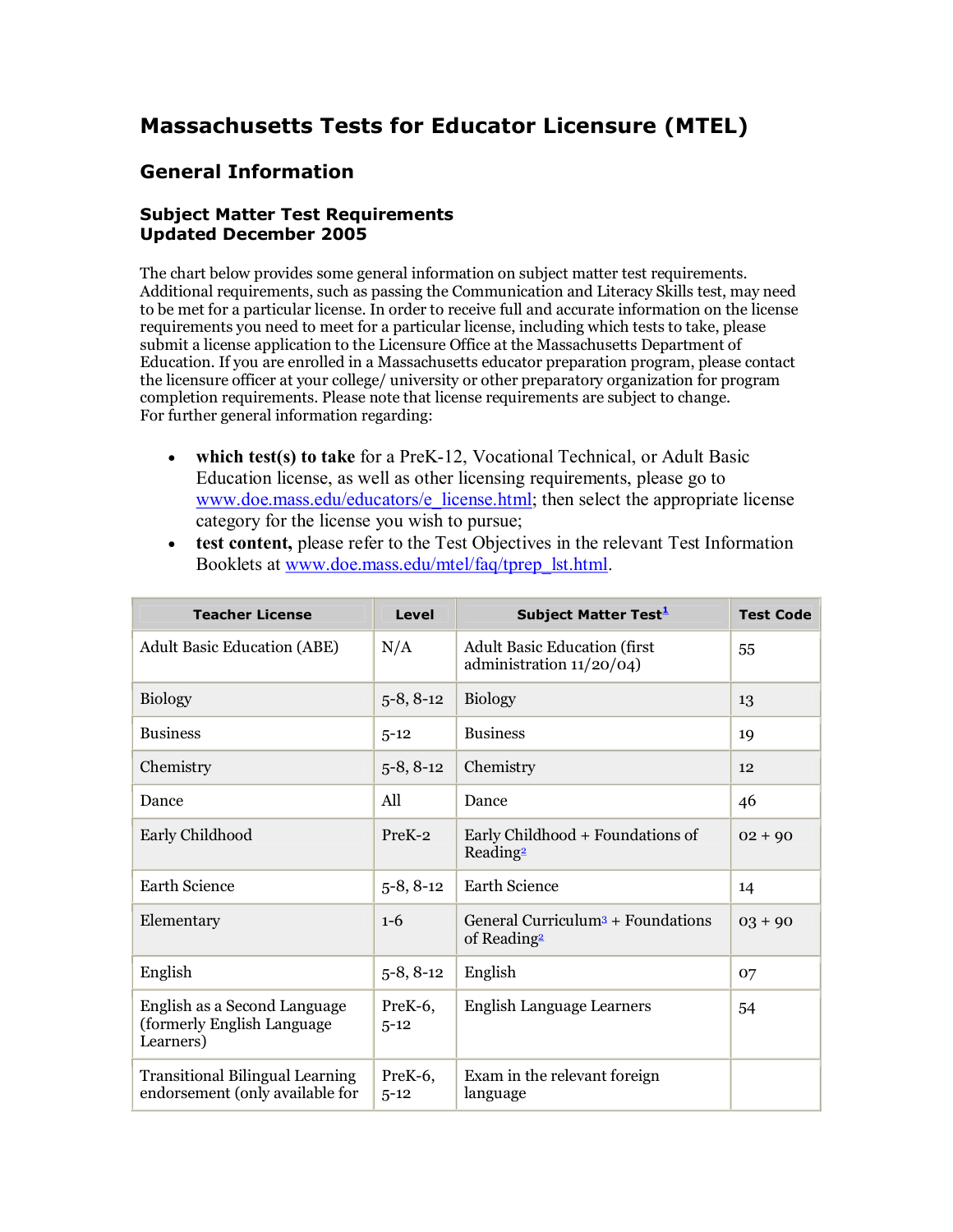| holders of an ELL license)                             |             |                                                                                                                                                                                    |                              |
|--------------------------------------------------------|-------------|------------------------------------------------------------------------------------------------------------------------------------------------------------------------------------|------------------------------|
| Foreign Language                                       | PreK-       | Chinese (Mandarin)                                                                                                                                                                 | 29                           |
|                                                        | $6,5-12$    | French                                                                                                                                                                             | 26                           |
| A Competency Review <sup>4</sup> is                    |             | German                                                                                                                                                                             | 27                           |
| required for languages where a<br>test is not offered. |             | Italian                                                                                                                                                                            | 30                           |
|                                                        |             | Portuguese                                                                                                                                                                         | 32                           |
|                                                        |             | Russian                                                                                                                                                                            | 31                           |
|                                                        |             | Spanish                                                                                                                                                                            | 28                           |
| <b>General Science</b>                                 | $1-6$       | Competency Review. <sup>4</sup> General<br>Science (10) will also meet this<br>requirement.                                                                                        | $\qquad \qquad \blacksquare$ |
|                                                        | $5 - 8$     | <b>General Science</b>                                                                                                                                                             | 10                           |
| Health/Family and Consumer<br>Sciences                 | All         | <b>Health Education</b>                                                                                                                                                            | 21                           |
| History                                                | $1 - 6$     | Competency Review.4 History (06)<br>will also meet this requirement.                                                                                                               | $\overline{\phantom{a}}$     |
|                                                        | $5-8, 8-12$ | History                                                                                                                                                                            | 06                           |
| Home Economics                                         |             | License no longer issued                                                                                                                                                           |                              |
| <b>Instructional Technology</b>                        | All         | Competency Review <sup>4</sup>                                                                                                                                                     | N/A                          |
| Latin & Classical Humanities                           | $5 - 12$    | Latin and Classical Humanities                                                                                                                                                     | 15                           |
| Library                                                | All         | Competency Review <sup>4</sup>                                                                                                                                                     | N/A                          |
| <b>Mathematics</b>                                     | $1 - 6$     | Elementary Mathematics. Middle<br>School Mathematics (47) OR<br>Mathematics (09) will also meet this<br>requirement.                                                               | 53                           |
|                                                        | $5 - 8$     | Middle School Mathematics, OR<br>Mathematics.                                                                                                                                      | 47 or 09                     |
|                                                        | $8 - 12$    | Mathematics                                                                                                                                                                        | 09                           |
| Middle School:<br>Humanities(English/History)          | $5 - 8$     | Middle School Humanities. The<br>English $(07)$ + History (06) test will<br>also meet this requirement.                                                                            | 50                           |
| Middle School:<br>Mathematics/Science                  | $5 - 8$     | Middle School Mathematics/Science.<br>Middle School Mathematics $(47) +$<br>General Science (10) OR<br>Mathematics (09) + General Science<br>(10) will also meet this requirement. | 51                           |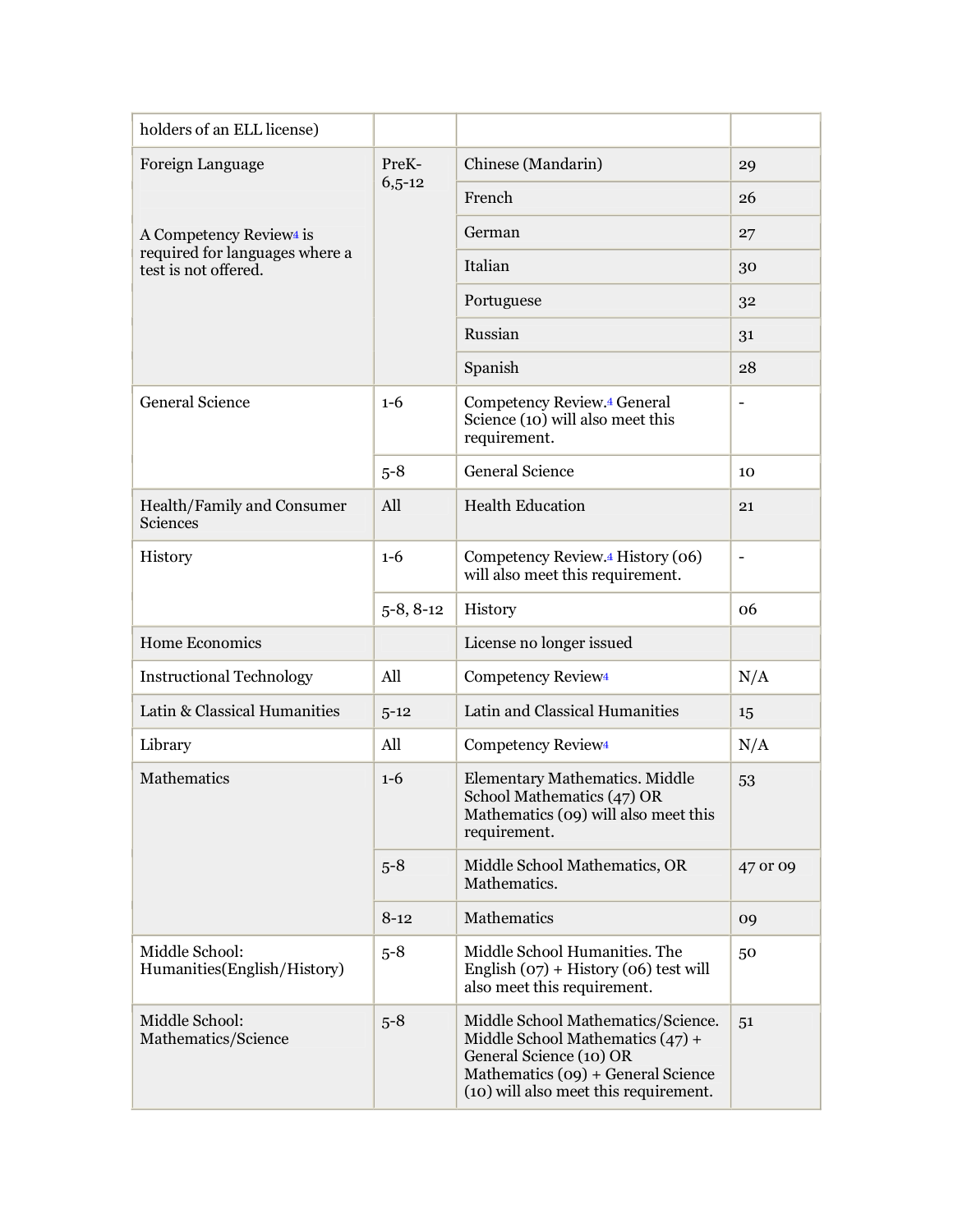| Music:<br>Vocal/Instrumental/General                                                                             | All                 | Music                                                                                                                                                                                                                                                                                                                                                                                                                                                                                                                   | 16                                                         |
|------------------------------------------------------------------------------------------------------------------|---------------------|-------------------------------------------------------------------------------------------------------------------------------------------------------------------------------------------------------------------------------------------------------------------------------------------------------------------------------------------------------------------------------------------------------------------------------------------------------------------------------------------------------------------------|------------------------------------------------------------|
| <b>Physical Education</b>                                                                                        | PreK-8,<br>$5 - 12$ | <b>Physical Education</b>                                                                                                                                                                                                                                                                                                                                                                                                                                                                                               | 22                                                         |
| Physics                                                                                                          | $5-8, 8-12$         | Physics                                                                                                                                                                                                                                                                                                                                                                                                                                                                                                                 | 11                                                         |
| Political Science/Political<br>Philosophy                                                                        | $5 - 8, 8 - 12$     | Political Science/Political Philosophy                                                                                                                                                                                                                                                                                                                                                                                                                                                                                  | 48                                                         |
| <b>Social Studies</b>                                                                                            |                     | License no longer issued.                                                                                                                                                                                                                                                                                                                                                                                                                                                                                               |                                                            |
| Speech                                                                                                           | All                 | Speech                                                                                                                                                                                                                                                                                                                                                                                                                                                                                                                  | 44                                                         |
| Teacher of Students with<br><b>Moderate Disabilities</b>                                                         | PreK-8              | General Curriculum $3 +$ Foundations<br>of Reading <sup>2</sup> . In addition, a<br>Competency Review4 is required for<br>a Preliminary license.                                                                                                                                                                                                                                                                                                                                                                        | $03 + 90$                                                  |
|                                                                                                                  | $5 - 12$            | General Curriculum <sup>3</sup> + Foundations<br>of Reading, <sup>2</sup> OR one of the following<br>MTEL subject matter tests at the 5-8<br>or 8-12 grade level: English, History,<br>Mathematics (47 or 09 only), Middle<br>School Humanities, Middle School<br>Mathematics/Science, science<br>(Biology, Chemistry, Earth Science,<br>General Science, Physics), or Political<br>Science/Political Philosophy +<br>Foundations of Reading <sup>2</sup> In addition,<br>a Competency Review <sup>4</sup> is required. | $03 + 90$<br><b>OR</b><br>subject<br>matter<br>$test + 90$ |
| Teacher of Students with Severe<br><b>Disabilities</b>                                                           | All                 | General Curriculum <sup>3</sup> . In addition, a<br>Competency Review <sup>4</sup> is required.                                                                                                                                                                                                                                                                                                                                                                                                                         | 03                                                         |
| Teacher of the Deaf and Hard-<br>of-Hearing:American Sign<br>Language/Total Communication<br>orOral/Aural Levels | All                 | ASL/Total Communication: General<br>$Curriculum3 + test of ASL approved$<br>by the Department (to be identified)<br>+ EITHER Foundations of Reading <sup>2</sup><br>OR DOE approved test of teaching of<br>reading to deaf and hard of hearing<br>students (to be identified). In<br>addition, a Competency Review <sup>4</sup> is<br>required.<br>Oral/Aural Levels: All of the above<br><b>EXCEPT FOR ASL test</b>                                                                                                    | $03 + 90$<br>$ORo3 +$<br>other<br><b>Tests</b>             |
| Teacher of the Visually Impaired                                                                                 | All                 | General Curriculum <sup>3</sup> + Foundations<br>of Reading. <sup>2</sup> In addition, a<br>Competency Review <sup>4</sup> is required.                                                                                                                                                                                                                                                                                                                                                                                 | $03 + 90$                                                  |
| Technology/Engineering                                                                                           | $5 - 12$            | Technology/Engineering (formerly<br><b>Technology Education</b> )                                                                                                                                                                                                                                                                                                                                                                                                                                                       | 33                                                         |
| Theater                                                                                                          | All                 | Theater                                                                                                                                                                                                                                                                                                                                                                                                                                                                                                                 | 45                                                         |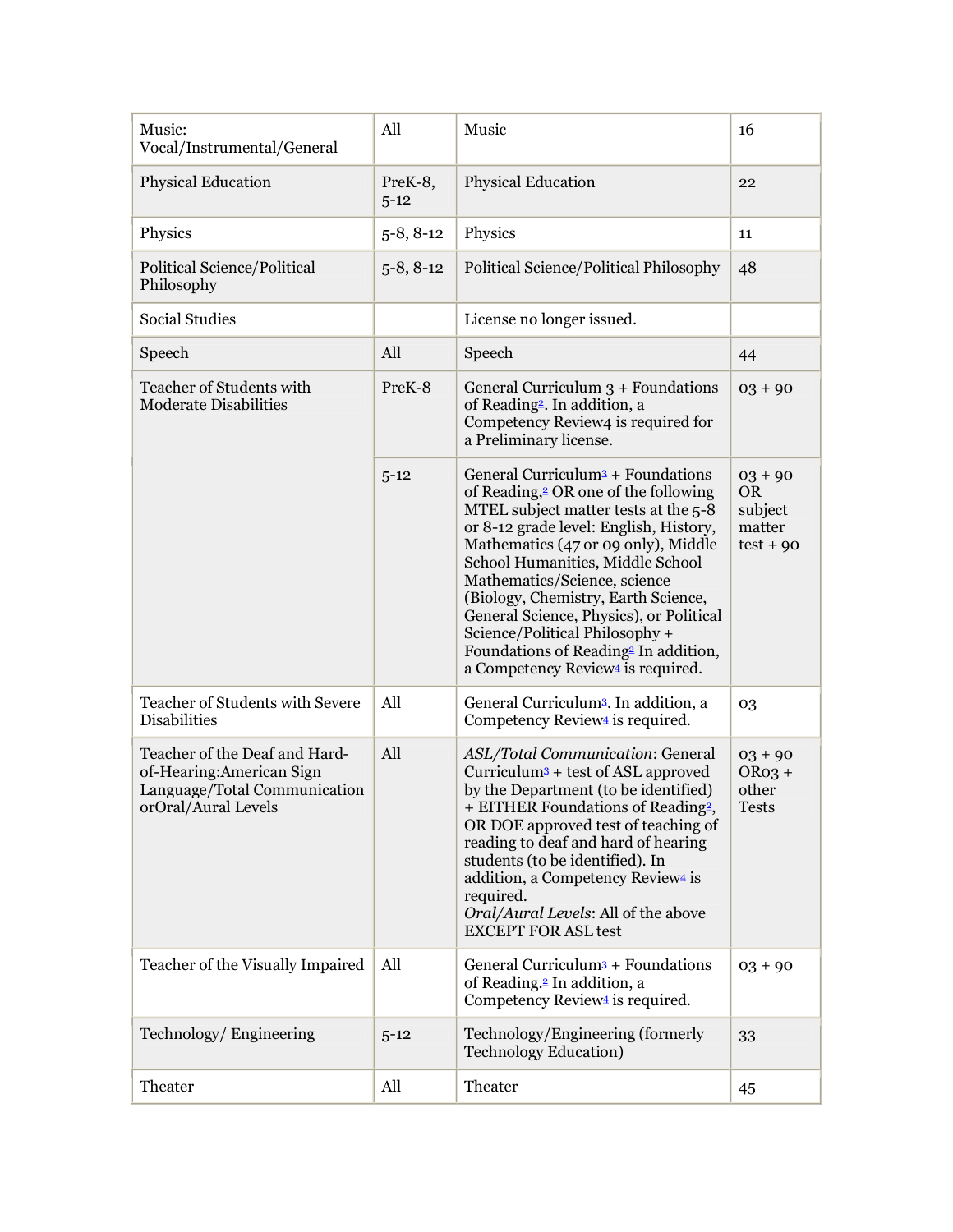| Visual Art                                        | PreK-8.<br>$5 - 12$ | Visual Art                                                  | 17              |
|---------------------------------------------------|---------------------|-------------------------------------------------------------|-----------------|
| <b>Specialist Teacher License</b>                 | Level               | <b>Subject Matter Test<sup>*1</sup></b>                     | <b>Testcode</b> |
| <b>Academically Advanced</b>                      | PreK-8              | Academically Advanced.                                      | 52              |
| Reading Specialist                                | All                 | Reading Specialist                                          | 08              |
| Speech, Language, and Hearing<br><b>Disorders</b> | All                 | Subject matter test not required                            | N/A             |
| <b>Transitional Bilingual Education</b>           |                     | License no longer issued.<br>(See English Language Learner) |                 |

| <b>Administrator License</b>               | Level                                    | <b>Subject Matter Test</b><br>(See Communication & Literacy<br><b>Skills Test Requirements)</b> | <b>Test Code</b> |
|--------------------------------------------|------------------------------------------|-------------------------------------------------------------------------------------------------|------------------|
| Superintendent/Asst.<br>Superintendent     | All                                      | Subject matter test not required                                                                | N/A              |
| School Principal/Asst. School<br>Principal | $PreK-65$<br>89-12                       | Subject matter test not required                                                                | N/A              |
| Supervisor/Director                        | Based on<br>Pre-<br>requisite<br>License | Subject matter test not required                                                                | N/A              |
| Special Education Administrator            | All                                      | Subject matter test not required                                                                | N/A              |
| School Business Administrator              | All                                      | Subject matter test not required                                                                | N/A              |
|                                            |                                          |                                                                                                 |                  |

| <b>Professional Support</b><br><b>Personnel License</b>    | Level             | <b>Subject Matter Test</b><br>(See Communication & Literacy<br><b>Skills Test Requirements)</b> | <b>Test Code</b> |
|------------------------------------------------------------|-------------------|-------------------------------------------------------------------------------------------------|------------------|
| School Guidance Counselor                                  | $PreK-85$ -<br>12 | Subject matter test not required                                                                | N/A              |
| School Nurse                                               | All               | Subject matter test not required                                                                | N/A              |
| School Psychologist                                        | All               | Subject matter test not required                                                                | N/A              |
| School Social Worker/School<br><b>Adjustment Counselor</b> | All               | Subject matter test not required                                                                | N/A              |

**<sup>1</sup> Subject Matter Test**